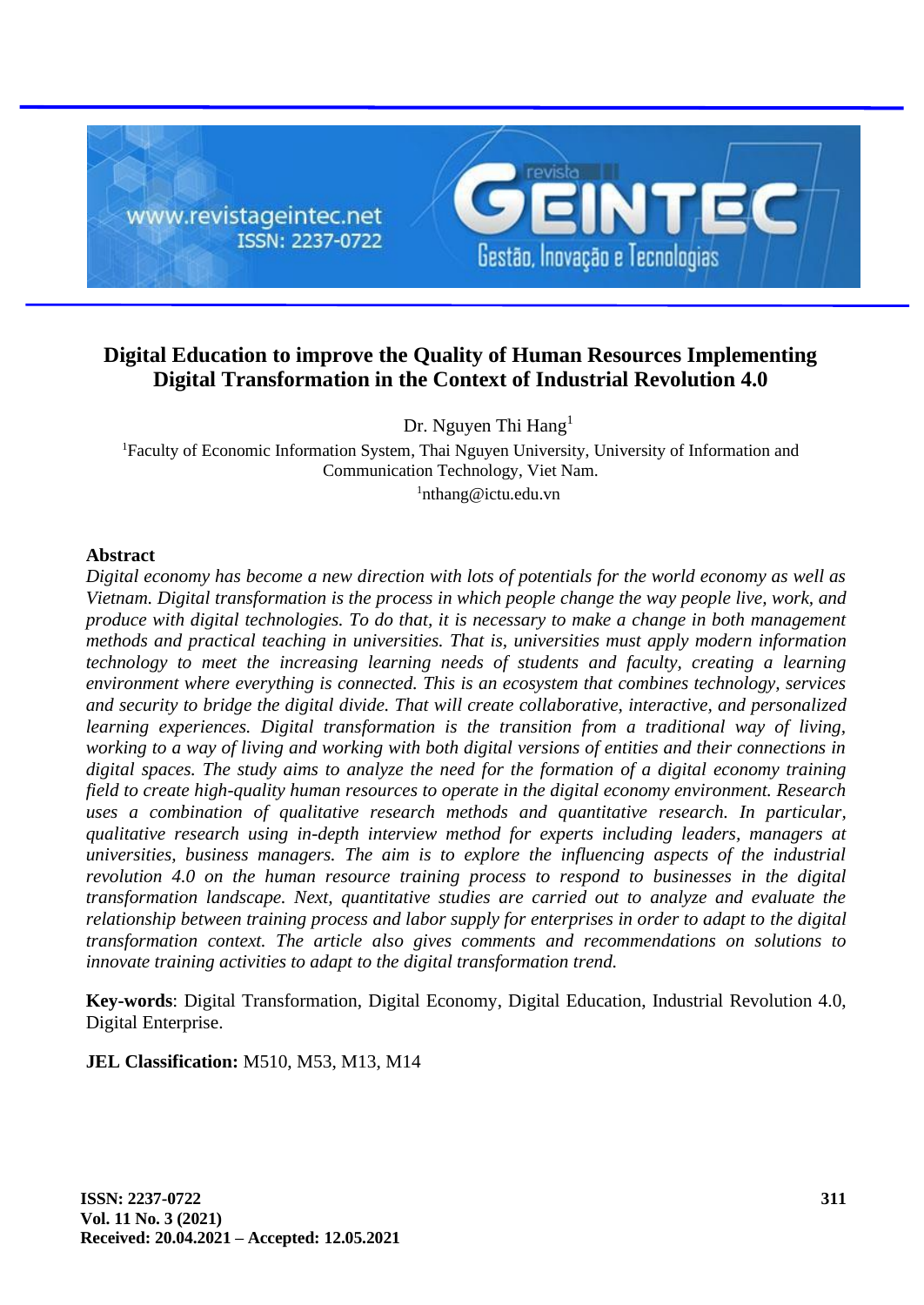#### **1. Introduction**

### **Overview of Theories and Related Studies on Promoting the Development of Digital Education in the Context of Digital Transformation in Enterprises**

Human resources are considered a basic factor of the productive force. Therefore, for each different stage of development, society will need human resources with different levels of awareness and skills. The emergence of Industrial Revolution 4.0, with one of the three main pillars being Digital, the trend of replacing machines for machines is presenting businesses with many new development opportunities. The traditional business model through the application of word of mouth marketing solutions is no longer suitable. So besides opportunities, great challenges are always attached. Enterprises that want to survive must take advantage of new technology platforms - digital technologies to create high added value. To operate this technology platform, businesses need to meet the demand for high quality human resources. Such human resources must have core values obtained from the training process, must meet not only professional qualifications but also require skills, expertise, and ability to adapt to change. and development of technology. Recognizing the importance of high demand for human resources, the Vietnamese government has been actively implementing action programs to build and strengthen the national education innovation system towards the goal of change number. Viotti's study (2002) has addressed the issue of the appropriateness of the concept of 'educational innovation system' in developing countries, where 'learning' seems to be more important than ' new innovation" in developed countries. This also means that the concept of "learning" always takes place at the heart of the "national innovation system" (Lunvall, 1992). Edquist (1997) also pointed out that "learning" is one of the important characteristics of the "National Innovation System" approach to create high quality human resources, adapting to new development trends. In another study by Geisler & Rubenstein (1989) has also shown that university-enterprise coordination covers different levels, from developing digital businesses to providing high-quality human resources capable of operating well the digital technology platform. Or the formation of creative research centers in enterprises so that learners have the opportunity to practice and experiment with new advances in technology. According to Swanson, R.A. (2001), the development of digital human resources is the process of developing and facilitating the liberation and promotion of human abilities through organizational development, personal training and development with the aim of improving ability to adapt to the digital transformation trend. Currently, in developed countries, businesses often order universities to conduct research, which prioritizes research with the application of Big Data or cloud computing technologies. Universities are now research oriented and the transfer of research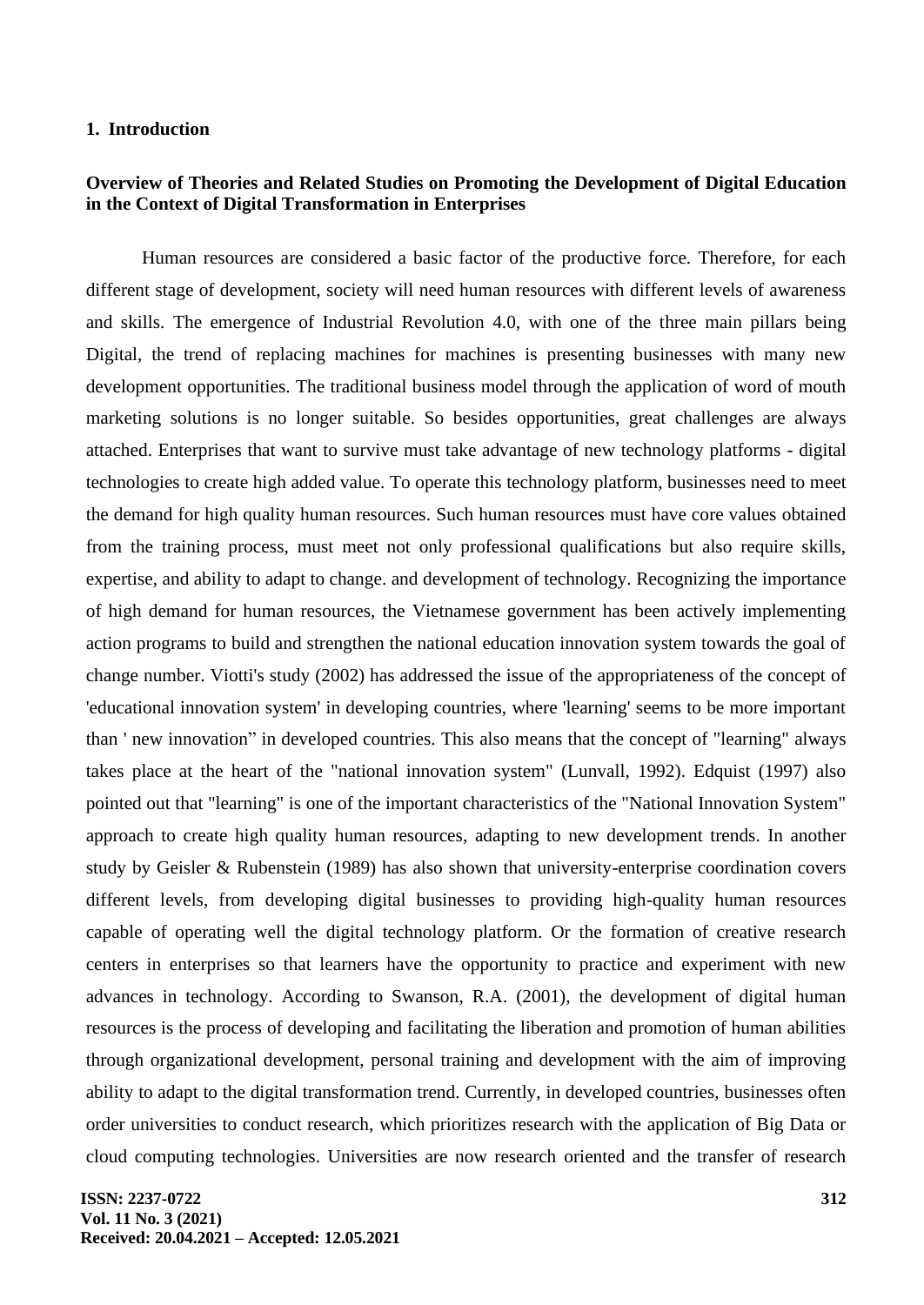results to enterprises (Lee, 2000). Therefore, universities need to direct their teaching and research activities to enterprises to better exploit and test research results. Businesses also need to have connections and support universities in both resources and "orders" to develop research and creative topics. Currently, in universities and enterprises, the increase in cooperation and connection tends to increase because they are all aware of the benefits of cooperation (Mora-Valentin, 2000).

#### **2. Methodology**

This study mainly use qualitative analysis including synthesis, analytical and explanatory methods.

We also use historical and dialectical materialism methods.

### **3. Main Results**

# **3.1. The Objective Need of Digital Education Development to Meet High Quality Human Resources for Digital Enterprise Development**

# **The Need for High-quality Human Resources to Meet Vietnam's Socio-economic Development Goals**

Directive No. 52 (52-NQ / TW) signed by Secretary General Nguyen Phu Trong on September 27, 2019 outlines a number of guidelines and policies to actively participate in the Fourth Industrial Revolution. In which, emphasizing the international integration task, actively participating in the Fourth Industrial Revolution is an objective indispensable requirement. This is a mission of important strategic significance, both urgent and long-term for both the political system and the entire society. But at present, the quality of human resources has not met the requirements of the development. Science - technology, innovation are not really the driving force for socio-economic development. On the other hand, the process of transforming the number of countries is slow, and the digital economy is still small. Therefore, Vietnam must be determined to renew its thoughts and actions, in which educational innovation is seen as an opportunity for Vietnam to make a breakthrough to implement the digital transformation revolution.

Directive No. 01 / CT-TTg issued on January 14, 2020 on promoting the development of digital technology enterprises in Vietnam also emphasizes our country's determination to implement digital transformation. According to the model of some countries with developed economies based on digital technology enterprises, by 2030, Vietnam needs at least 100,000 digital technology enterprises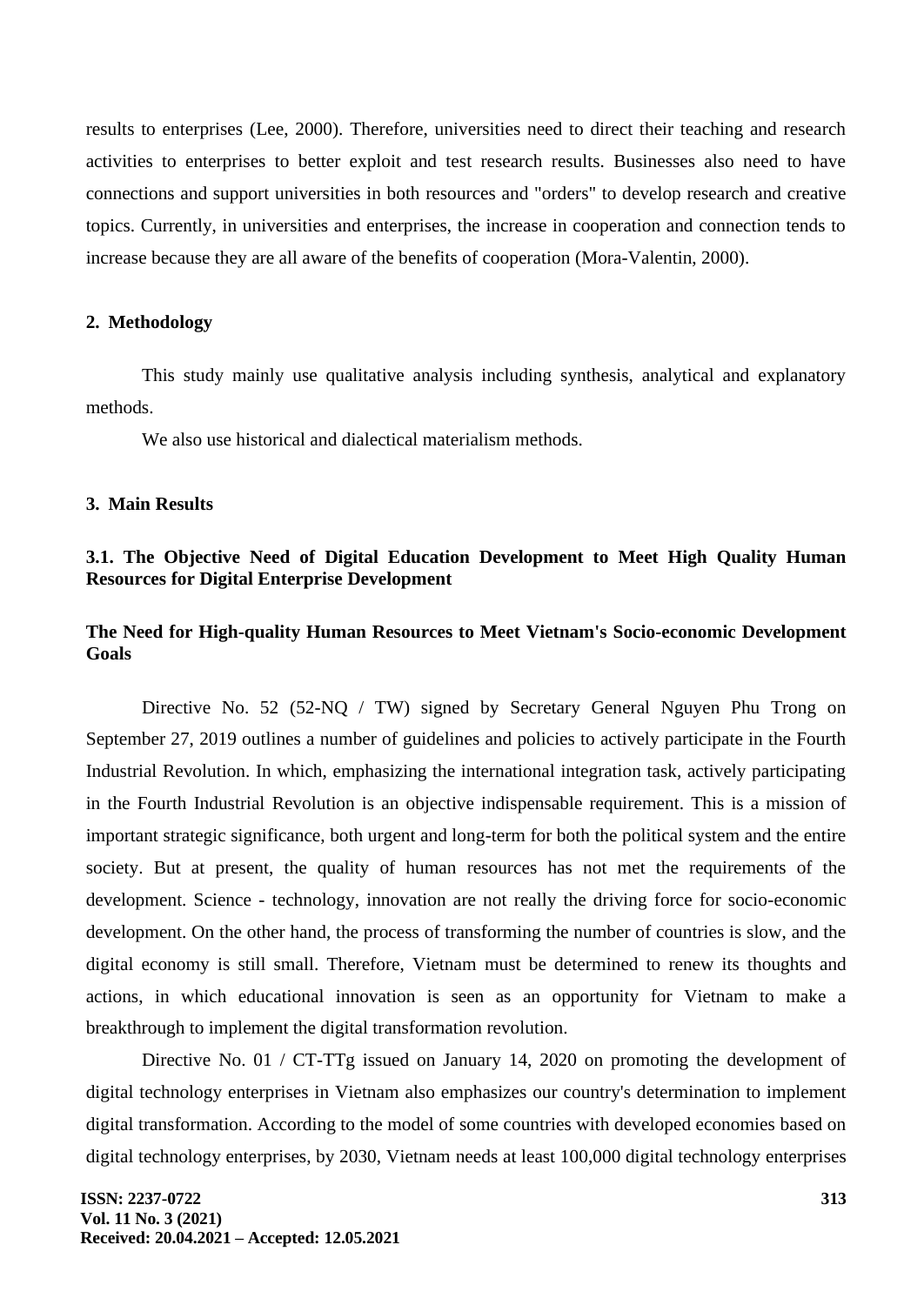to develop digital economy. But in order to operate these digital businesses, it is necessary to have people - human resources trained on digital education, with basic knowledge of digital economy. Vietnam has set a goal by 2045 to become a developed country. Accordingly, GDP per capita in 2030 will at least reach 18,000 USD (at PPP prices in 2011). Research from Oxford University (USA) has also shown that 50% of jobs in developed countries will be replaced by automated processes in the next 15 years. And this rate for a developing country like Vietnam will definitely be higher. However, with current strength and determination, Vietnam can completely become the "dragon, tiger" of Asia and the world in the 21st century if it knows how to take advantage of the opportunities and overcome the challenges of industrial revolution 4.0. The key here is that we must have high quality human resources and develop core technologies and new forms of business. So, the key issue comes back to value in the end, which is the story of building a human development strategy.

# **3.2. The Context of the COVID-19 Pandemic has Helped Vietnam Turn Challenges into Opportunities to Realize Digital Transformation in Education**

The COVID-19 pandemic, which has lasted for more than a year, has created pressure on universities for forced change. Schools cannot stop teaching for a long time. That pressure has turned into motivation for us to undertake various types of distance training, online training and digital transformation. Through the first epidemic, by April 2020, Vietnam had 110/240 higher education institutions that had deployed online training. Originally online training was initially considered a temporary solution, but until now, online training has become the trend of the times. Therefore, the COVID-19 pandemic has created an opportunity to promote digital transformation in education. Currently, in many universities, teachers maintain parallel teaching: both creating assignments and creating learning materials in the classroom, while conducting instruction in the classroom.

#### **3.3. The Trend of Choosing a Career of Young People Today**

Often young people like to explore and discover new things, career opportunities and choose new careers. Perhaps, Economy and Technology is one of the practical directions chosen by many young people in the era of industrial revolution 4.0. Therefore, some long-standing industries that were still considered a hot trend such as agriculture and forestry, or management codes will no longer be appropriate. Perhaps we have to accept the fact that the enrollment is low, not even the quota. Therefore, perhaps if the shirt is too old, we should also find ways to buy a new one, replace it, not try to be entrenched and then be disappointed because we have to expect but not achieve. Moreover,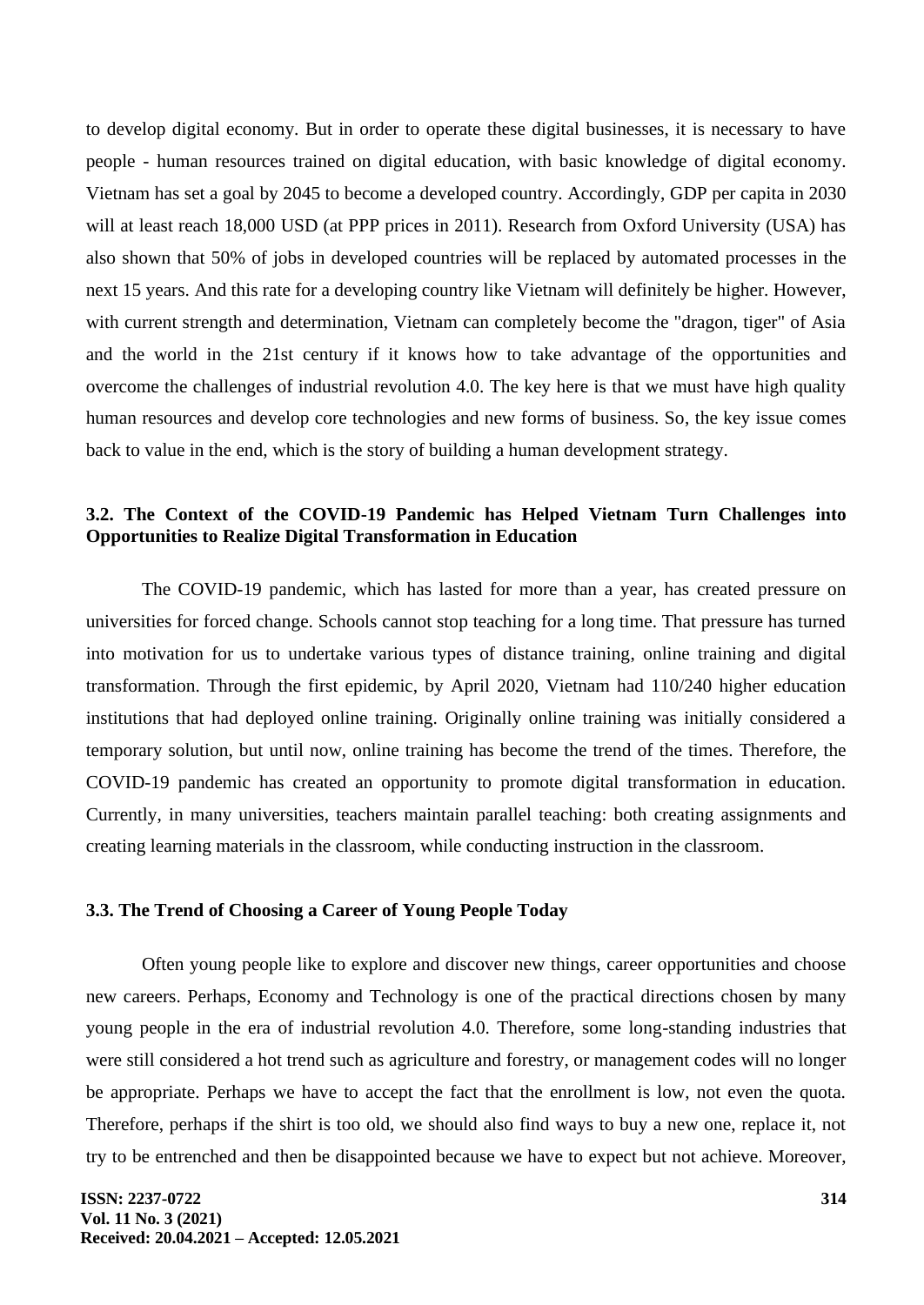digital economy and digital business currently do not have many training facilities. So we imagine, this cake we are the first kneaders. So it may not be good at first, but because the name is suitable for the development trend will be an attractive and attractive to the society for them to find and choose universities with digital economics majors.

#### **3.4. Development Orientation at Universities in the World and in Vietnam Today**

In terms of science, the plan is considered a specific action plan, and planning is the process of organizing the preparation and implementation of specific plans that have been proposed. Planning is a process in which an administrator identifies and selects an organization's goals and outlines the actions needed to a Training short courses or graduate programs in digital economics and digital transformation for businesses are available at leading universities in the world such as MIT (USA), Monash (Australia), King's College London (United Kingdom), University of Toulouse 1 (France), ...

In particular, the bachelor training in the field of digital economics or digital business at some schools such as:

RMIT University (Australia): training bachelor of digital business (Bachelor of Digital Business), study for 3 years with program structure and subjects can be found at RMIT website.

NORD University (Norway): training bachelor program in digital economics and management (Bachelor of Digital Economy and Organization) with a training period of 180 credits in 4 academic years.

Bangkok University of Technology (Thailand): training bachelor program in information science in digital economy with a study period of 4 years, corresponding to 8 semesters.

University of Brunei (Brunei Darussalam): training bachelor program in digital economics (BSc in Digital Economy) with a study period of 4 years, 2 semesters per year.

International University Berlin (Germany): training bachelor program in management and digital business (Bachelor of Digital Business and Management), study for 4 years with 8 semesters.

In Vietnam, National Economics University: is the pioneer school to train digital business bachelor in English. The training program of the National Economics University is designed with 139 credits with 8 semesters.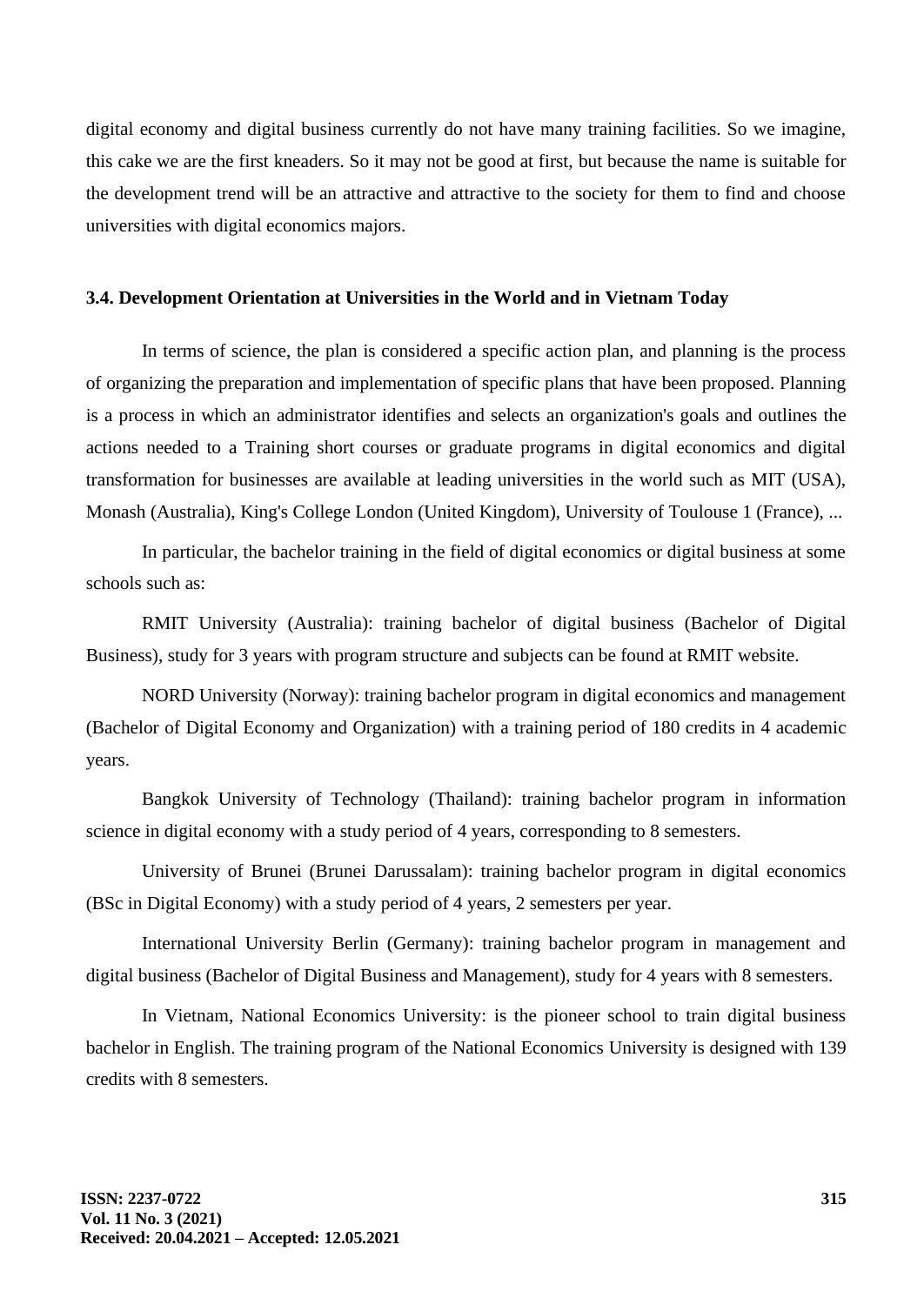# **3.5. Design Principles and Conditions for Opening Digital Economics in Vietnamese Universities**



Figure 1 - Principle Model Guarantees the Opening of the Digital Economy

Source: Author's proposal

Research to select a case study at a Vietnamese university. The University of Information Technology and Communication is a member of Thai Nguyen University, established by Decision No. 468 / QD - TTg dated March 30, 2011 of the Prime Minister. University of Information Technology and Communication has the functions and duties of training human resources in Information Technology, Communication Technology, Automatic Control Technology, Management Information Systems, Office Administration and E-commerce has a high level of expertise, serving the industrialization and modernization of the northern midland and mountainous provinces, contributing to the socio-economic development of the region and country. Over the past years, the University of Information Technology and Communication has constantly grown, expanding its size, type and profession of training. Every year, the school opens training classes for thousands of scientific and technical staff in the midland and mountainous areas, the North and other localities.

In the context of revolutionary scientific changes, a breakthrough of digital technology has led to a development trend and requires drastic changes in the structure, economic and social model of the country as well as the system. management of branches and fields, including educational activities. Recognizing the importance of training digital human resources in the socio-economic development of the country, Vietnam soon had policies and guidelines to facilitate and promote training activities towards applying digital technology such as: requirements for technological innovation, promoting scientific analysis and management, large data processing to create new knowledge, support for quick, accurate, effective decision making. results in educational activities.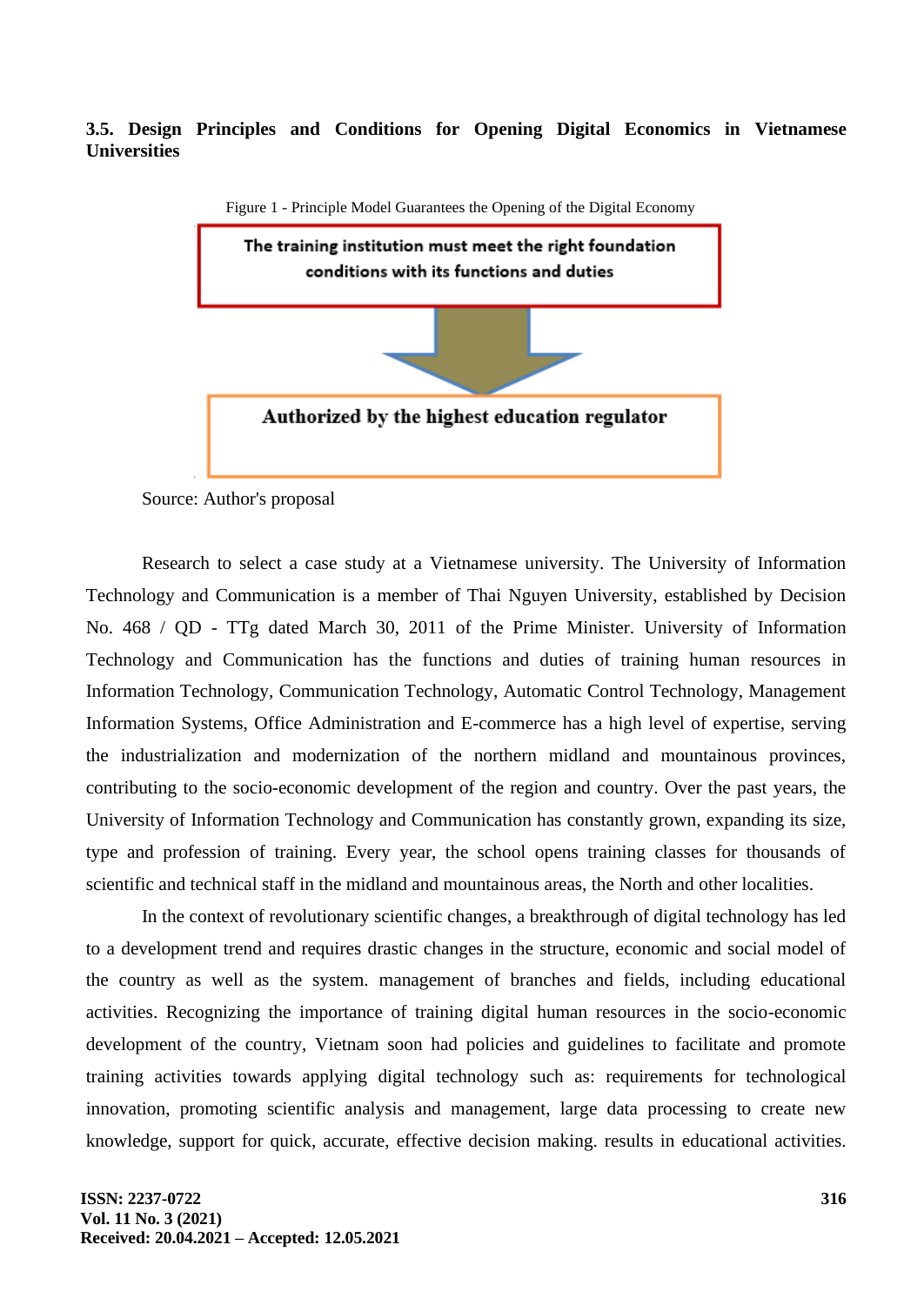Directive 24 / CT-TTg dated May 28, 2020 of the Prime Minister has become a guideline for promoting the development of skilled human resources, contributing to improving labor productivity and enhancing competitiveness. national painting in new situation.

# **3.6. Proposing Conditions to Realize the Opening of a Digital Economy Training Profession**

Figure 2 - Conditions for Digital Economy Training

To form the field of digital economics bachelor's degree, it is necessary to meet the necessary and sufficient conditions

> Human resources: meeting the requirements of scale, qualifications and ensuring the quality of training

Facilities: classrooms, lecture halls, practice rooms, experiments, computer systems, libraries, ...: guaranteed.

Social needs: The needs of learners, the needs of local human resources

Source: Author's proposal

The lecturers of the Faculty of Economic Information Systems have basically met the requirements of training scale and quality. The Faculty of Economic Information Systems has 38 organic faculty members who will directly teach the industry. In the course of training, scientific research and technology deployment and application, the University and Faculty have cooperated with the Institute of Information Technology under the Vietnam Academy of Science and Technology. To expand cooperation relationships with many domestic and foreign university training institutions such as: National Economics University, Ho Chi Minh City University of Economics, Department of E-Commerce and Digital Economy - Ministry of Industry and Trade, University of Commerce Financial Academy, Foreign Trade University, ... to have more qualified and reputable scientific staff in E-Commerce, Management Information Systems, Office Administration, to coordinate with teach and guide the internships and graduate thesis guidance.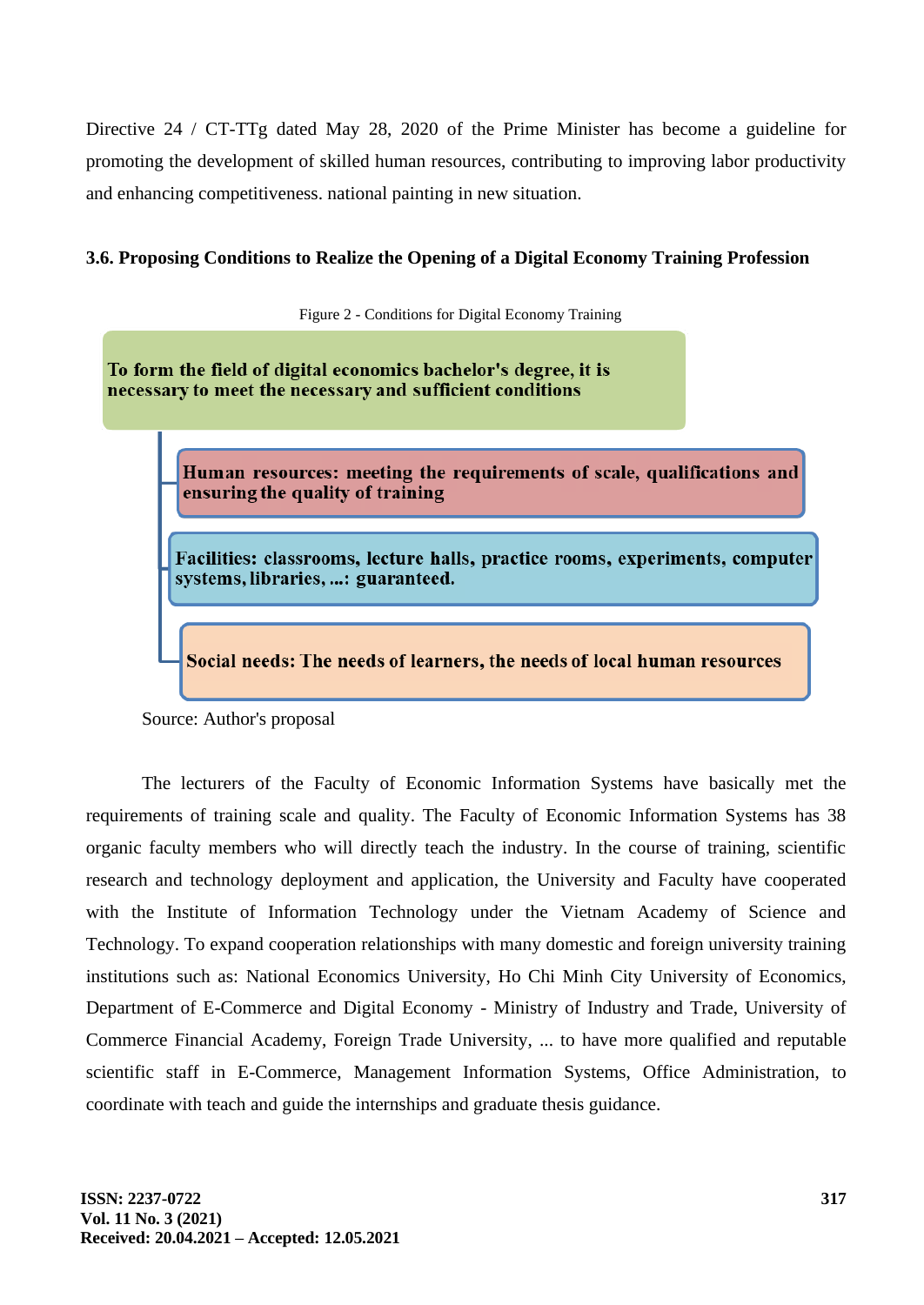#### **Option 1**



Figure 3 - Number of Lecturers Meeting the Training of Digital Economics

To train in digital economics, it is necessary to have at least 10 organic lecturers with a master's degree or higher in the same or near digital economics discipline. Including at least 1 Ph.D and 2 masters graduated in digital economics.

# **Option 2:**



Figure 4 - Number of Lecturers Meeting the Training of Digital Economics

Source: Author's proposal

To train in digital economics, it is necessary to have at least 10 organic lecturers with a master's degree or higher in the same or near digital economics discipline. Including at least 2 PhDs and 2 masters graduated in digital economics.

The lecturers of the Faculty of Economic Information Systems have basically met the requirements of training scale and quality. The Faculty of Economic Information Systems has 38 organic faculty members who will be directly involved in teaching digital economics. In the course of

Source: Author's proposal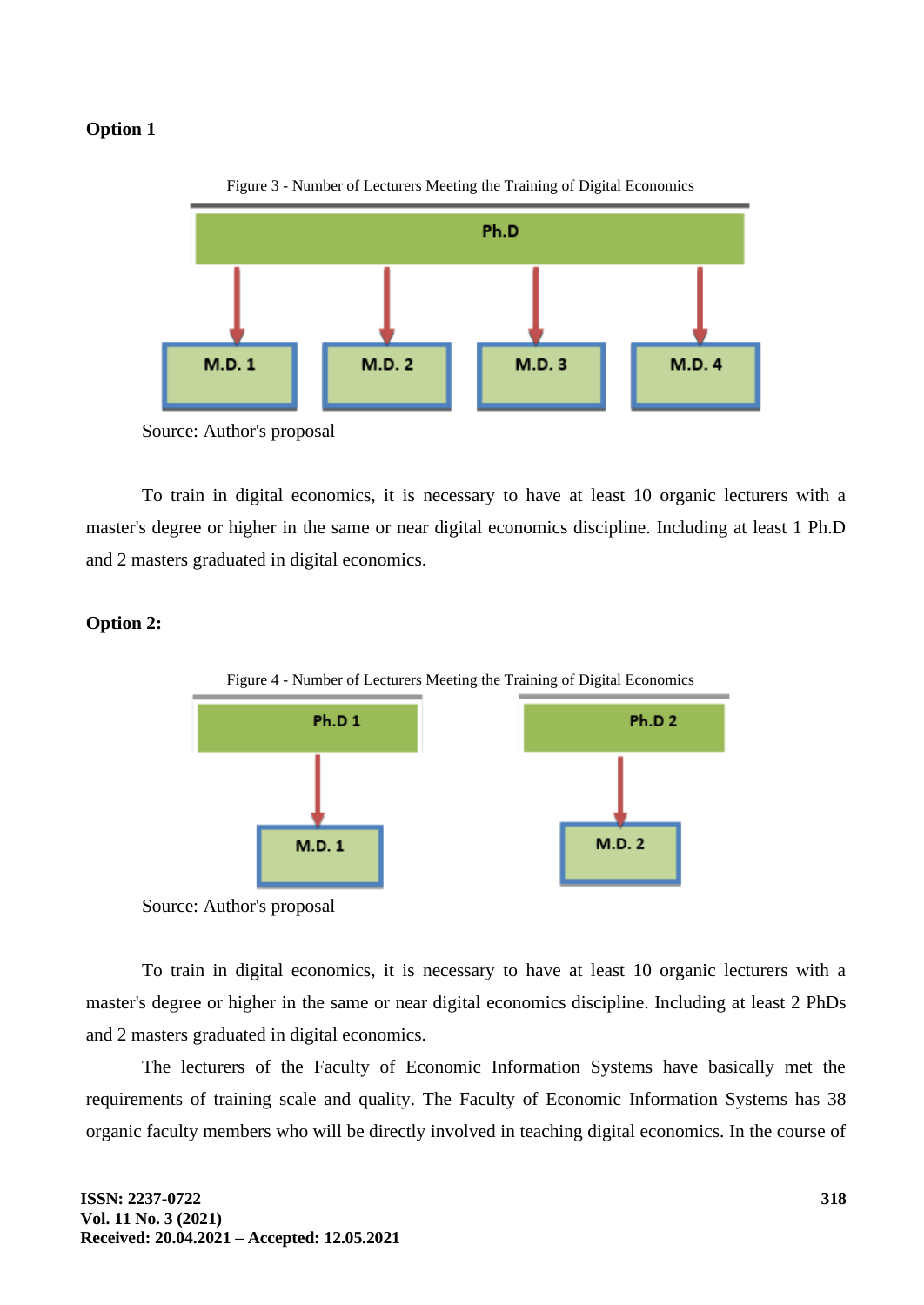training, scientific research and technology deployment and application, the University and Faculty have cooperated with the Institute of Information Technology under the Vietnam Academy of Science and Technology. To expand cooperation relationships with many domestic and foreign university training institutions such as: National Economics University, Ho Chi Minh City University of Economics, Department of E-commerce and Digital Economy - Ministry of Industry and Trade, College of Commerce, Academy of Finance, University of Foreign Trade, ... for more Many qualified and prestigious scientific staff in E-Commerce, Management Information Systems, Office Administration, coordinate to teach, guide internships and graduate thesis guidance.

Under both of these options, the faculty of the Faculty of Economic Information Systems of the University of Information Technology and Communication responded. In recent years, the faculty of the Faculty, especially the Dean of the Faculty, has attended many seminars on digital transformation, digital transformation, and support in developing the digital economy such as:

On October 27, 2020, participated in the National Science Conference at the Institute of Information Technology and Digital Economy - National Economics University with the topic "Digital Economy: Theoretical and Practical Issues"

Has deployed cooperation, exchange, technology transfer, scientific research, teaching and research orientation with the Faculty of Business Information Technology - University of Economics Ho Chi Minh City.

On September 30, 2020, 1C VIETNAM's expert group had a meeting with the Department of Economic Information and Communication on providing 1C's solutions that have been trusted by more than 3000 customers in daily work and network. 1C VIETNAM's partner network spans all over Vietnam.

On December 7, 2020, the Faculty of Economic Information Systems - University of Information Technology and Communication cooperated with the Center for E-commerce Development - Department of E-Commerce and Architects to hold a scientific conference "Digital brand and user behavior in the digital environment".

On December 18: Attend a seminar at Ho Chi Minh City University of Education with the topic of developing information systems in business and management.

In addition, lecturers in the Faculty also have many scientific researches, articles in prestigious journals about the development orientation of the digital economy.

Currently, the Faculty of Economic Information System has developed the code of Ecommerce and digital marketing with an advanced training program, in line with the social reality and meeting the output standards of agencies and businesses. In particular, the Faculty of Technical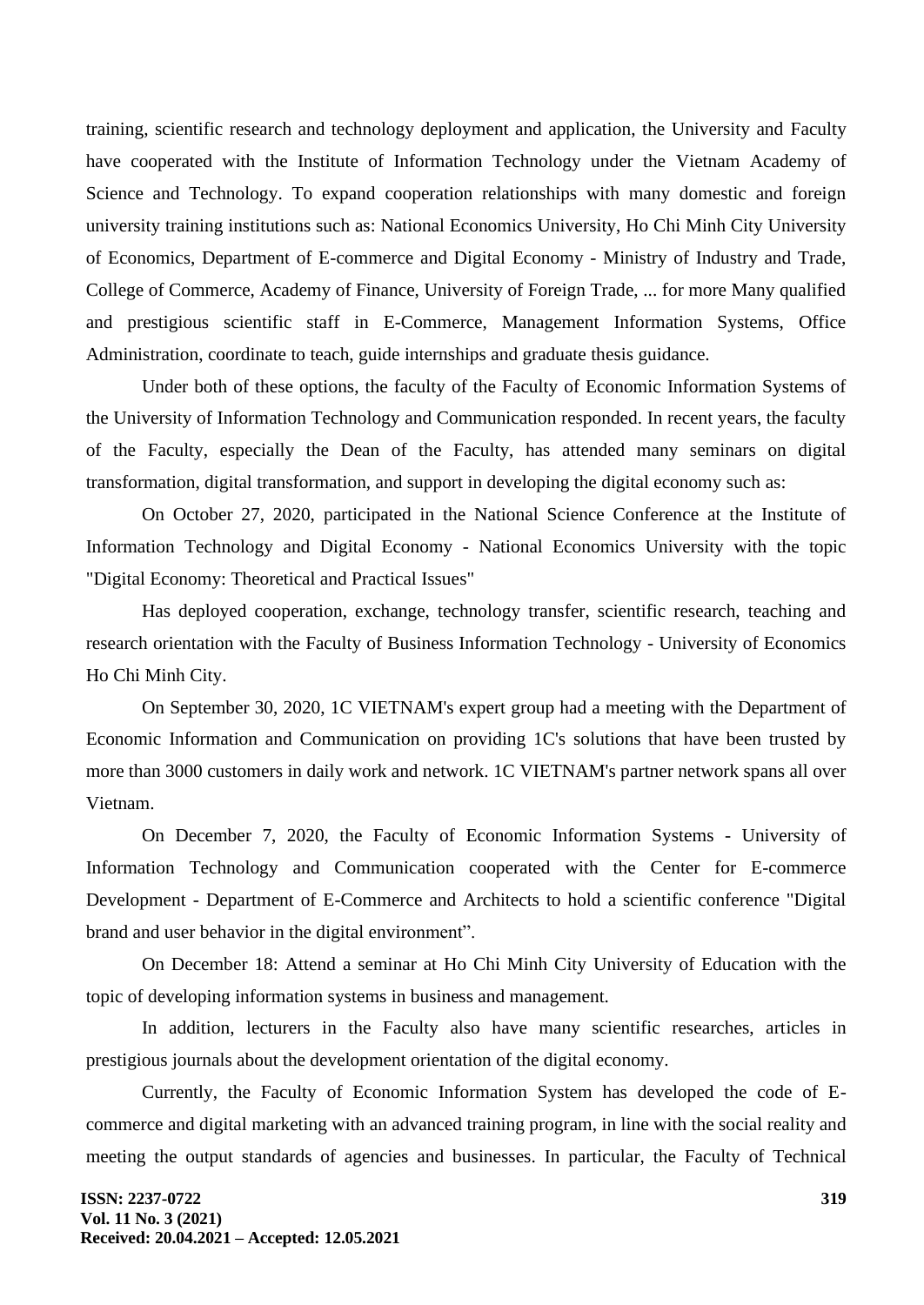Information Technology has strengths in both fields: it is both acquired on the basis of technology and exploited in depth in economic profession. Moreover, the current code of Faculty is E-commerce and Management Information System, which is interdisciplinary: both IT and economics, so opening new industry codes towards Digital Economy will both inherit and exploiting and taking advantage of existing resources, in accordance with the needs of the society.

The school has a total planned area of 86,000 m2, of which area for use is 86,000 m2. The total construction floor area is 39336 m2. Including lecture hall area (classrooms, computer practice rooms, libraries), working house area, dormitory, sports field system, student square. In addition, the University is a member of Thai Nguyen University, so it is allowed to use the general works of the University such as: Learning materials center, multi-purpose gym, canteen... Therefore, our University is sufficient for training, scientific research and other professional work.

University computer room system for practice and high-quality classrooms. Computers and equipment are mostly new and modern. The total number of our practice rooms is 21, with 342 computers connected to the internet. The equipment is purchased to meet the learning and teaching and scientific research requirements of learners and lecturers.

All university classrooms are fully equipped with podiums, tables and chairs, lighting systems, fans, projectors for teaching and research. All classrooms in the lecture halls serving direct teaching activities are fixed with projectors. The practice rooms are fully air-conditioned, with computers connected to LAN and internet.

# **4. Discussion**

#### **Proposing Solutions to Develop the Field of Digital Economy Training**

The outstanding development of IoT, Big Data, AI, SMAC (social network - mobile - big data analysis - cloud computing) is forming digital education infrastructure. Therefore, changing the training method of teachers, the way of learners in vocational education institutions from the traditional environment to the digital environment is a necessary job in the current trend. The process of social movement when converting digital will generate many new professions and new fields. This is a new potential but also challenging market for vocational education activities. To realize it, it is necessary to promote online public services to serve the people; thoroughly digitizing, using electronic documents, electronic score book records to replace paper, paper documents; Activities of direction, administration, transactions, meetings and training are mainly carried out in the network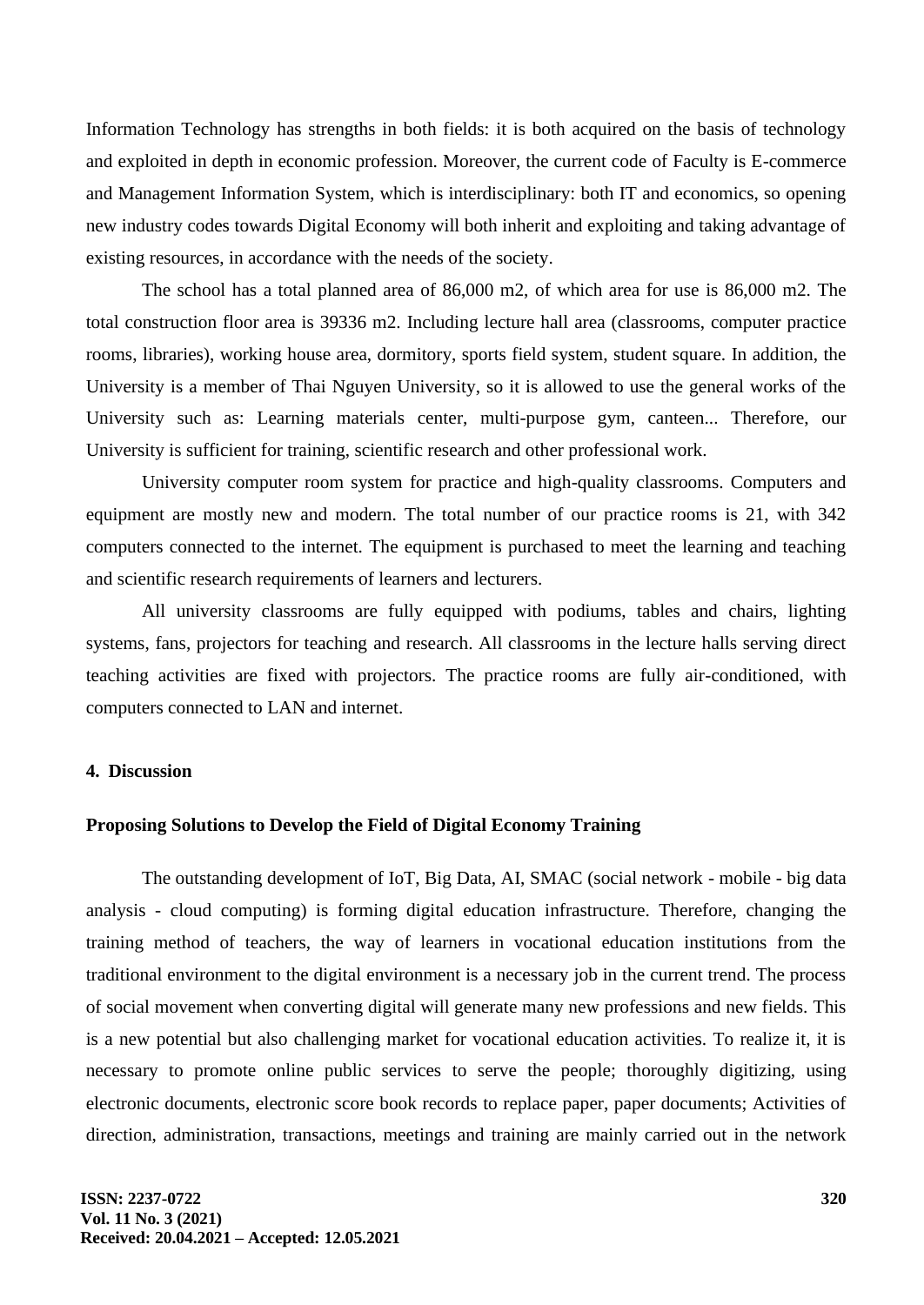environment. Therefore, digital transformation in vocational education must be done quickly, surely, systematically and inheritably. In order to adapt and integrate with the general trend of humanity, it is necessary to focus on implementing the improvement of the Vietnam Human Resource Composition Index (HCI) according to the United Nations e-government assessment method. In the teaching process, it is necessary to promote education on national digital transformation, especially basic skills, knowledge, creative thinking, ability to adapt to the requirements of the Industrial Revolution. It is necessary to promote the development of digital data (for teaching - learning, testing, evaluation, reference, and scientific research) at all levels, disciplines and subjects associated with content evaluation, and connecting and sharing learning materials between localities and universities. To form a digital repository of shared, open learning materials linked to the world to meet the needs of self-study and lifelong learning, narrowing the gap between regions. Implement innovation of teaching and learning methods based on the application of digital technology, encourage and support the application of new educational and training models based on digital platforms. Invest in fundamental technology infrastructure for education. Create a digital environment that connects and shares between educational authorities, schools, families, and teachers. Universities need to develop open online courses, forming an open learning network of Vietnamese people to create a common platform.

#### **5. Conclusion**

In the context of Industry 4.0, the biggest opportunities are not taken from the available things but the opportunities that we take and create it. Therefore, the resource economy no longer maintains its value, but the digital economy has gradually become a development trend in the current era. Vietnamese universities need to develop human development strategies and strongly innovate education to equip knowledge, promote creative capacities, skills and visions for learners in this digital age. Especially, higher education institutions in the economic sector require urgent renewal of training programs, contents and methods in order to catch up with the trend of university training development in the world. Therefore, opening a training in Digital Economy will be an inevitable trend for Vietnamese universities to integrate and reach out further in the development process.

Trung Hieu Le, Nguyen Thuy Dung, Dinh Tran Ngoc Huy et al (2021) stated important roles of Internet of things IoTs in our life, work, education and industries.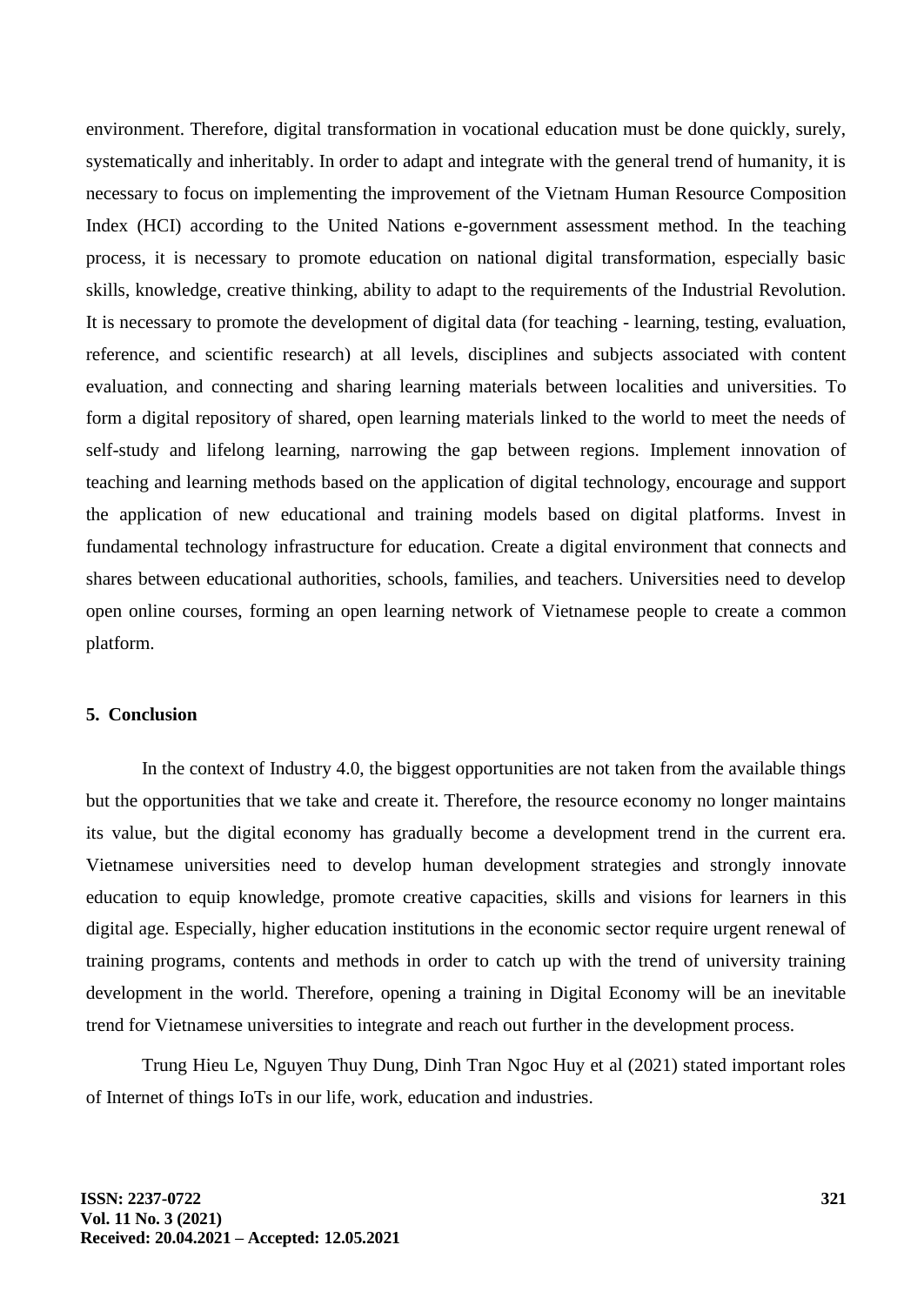# **References**

Alcorta, L. and Peres, W. (1998). Innovation Systems and Technological Specialization in Latin America and the Caribbean. *Research Policy,* 26(7-8), 857-881.

Blackman, C. and Segal, N. (1991). Access to Skills and Knowledge: Managing the Relationships with Higher Education Institutions. *Technology Analysis and Strategic Management, 3*(3), 297-303.

Bejinaru, R. (2019a). Impact of digitalization in the knowledge economy. *Management Dynamics in the Knowledge Economy*, *7*(3), 367-380.

Bonaccorsi, A. and Piccaluga, A. (1994). A Theoretical Framework for the Evaluation of University-Industry Relationships. *R & D Management, 24*(3), 229- 247.

Carlsson, B. and Stankiewicz, R. (1991). On the Nature, Function and Composition of Technological Systems. *Journal of Evolutionary Economics*. Vol 1(2), 93-118.

Chang, P. and Shih, H. (2004). The Innovation Systems of Taiwan and China: A Comparative Analysis. *Technovation, 24*(7), 529-539.

Clayton Allen W., and Richard A. Swanson (2006). Systematic Training - Straightforward and Effective", Advances in Developing Human Resources. *The Academy of Human Resource Development, 8*(4), 428.

Dinh Tran Ngoc Huy, Pham Ngoc Van, Nguyen Thi Thu Ha. (2021). Education and computer skill enhancing for Vietnam laborers under industry 4.0 and evfta agreement, *Elementary education online,* 20(4): 1033-1038. doi: [10.17051/ilkonline.2021.04.112](http://dx.doi.org/10.17051/ilkonline.2021.04.112)

Dinh Thi Hien, Dinh Tran Ngoc Huy, Nguyen Thi Hoa. (2021). Ho Chi Minh Viewpoints about Marxism Moral Human Resource for State Management Level in Vietnam, *Psychology and education, 58*(5).

Etzkowitz, H. (2003). Innovation in Innovation: The Triple Helix of University- Industry-Government Relations. *Social Science Information, 42*(3), 293-337.

Etzkowitz, H. and de Mello, J. (2004). The Rise of a Triple Helix Culture Innovation in Brazilian Economic and Social Development. *Journal of Technology Management and Sustainable Development, 2*(3), 159-171.

Etzkowitz, H., de Mello, J.M.C. and Almeida, M. (2005). Towards "Meta- Innovation" in Brazil: The Evolution of the Incubator and the Emergence of a Triple Helix. *Research Policy,* 34(4), 411-424.

Gunasekara, C. (2006). Reframing the Role of Universities in the Development of Regional Innovation Systems. *Journal of Technology Transfer, 31*(1), 101-113.

Hanna, K. (2000). The Paradox of Participation and the Hidden Role of Information. *Journal of the American Planning Association*. 66(4), 398-410.

Harloe, M. and Perry, B. (2004). Universities, Localities and Regional Development: The Emergence of the 'Mode 2' University? *International Journal of Urban and Regional Research, 28*(1), 212-223.

Huy, D.T.N., Loan, B.T., Anh, P.T. Impact of selected factors on stock price: a case study of Vietcombank in Vietnam. *Entrepreneurship and Sustainability Issues,* 2020, 7(4): 2715-2730. https://ideas.repec.org/a/ssi/jouesi/v7y2020i4p2715-2730.html